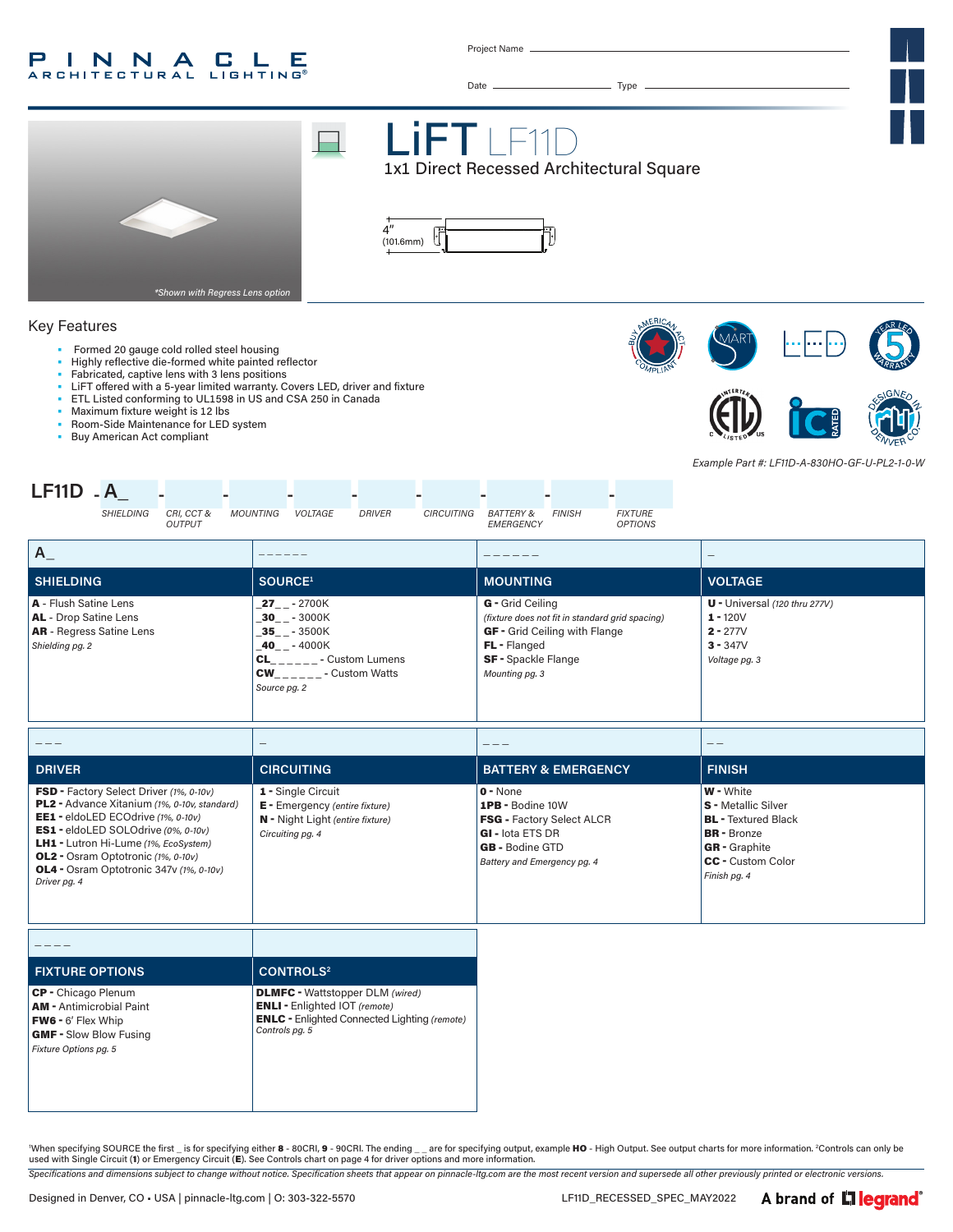# Shielding

- 
- Fabricated, captive lens with 3 lens positions  **Captive 1998** Highly reflective white reflectors maintain uniform lens brightness



# Source: White LED

• Specify either 80 or 90 CRI

• Longer lead-time may apply for 90 CRI. Consult factory

#### • 80 CRI = R9≥19 and 90 CRI = R9≥61

# Custom Output- Lumens OR Wattage

| $\sim$ 0.000 0.000 0.000 0.000 0.000 0.000 0.000 0.000 0.000 0.000 0.000 0.000 0.000 0.000 0.000 0.000 0.000 0.000 0.000 0.000 0.000 0.000 0.000 0.000 0.000 0.000 0.000 0.000 0.000 0.000 0.000 0.000 0.000 0.000 0.000 0.000 |                                                                                            |
|--------------------------------------------------------------------------------------------------------------------------------------------------------------------------------------------------------------------------------|--------------------------------------------------------------------------------------------|
| Specify CRI, CCT and desired lumens (i.e. CL8352000)                                                                                                                                                                           | Specify lumens between standard offering listed below. Lumens are specified per color temp |
| CW_____ Specify CRI, CCT and desired wattage (i.e. CW94020)                                                                                                                                                                    | Specify watts between standard offering listed below                                       |

# 80 CRI

|              | Color | Lumens | Shielding<br>A, AL, AR |     |
|--------------|-------|--------|------------------------|-----|
|              |       |        | Satine Lens            |     |
|              |       |        | Watts                  | LPW |
| 830LO        | 3000K | 552    | 6.0                    | 92  |
| <b>830MO</b> | 3000K | 888    | 9.1                    | 98  |
| <b>830HO</b> | 3000K | 1215   | 12.8                   | 95  |
| 835LO        | 3500K | 571    | 6.0                    | 95  |
| 835MO        | 3500K | 931    | 9.1                    | 102 |
| 835HO        | 3500K | 1291   | 12.8                   | 101 |
| <b>840LO</b> | 4000K | 599    | 6.0                    | 99  |
| <b>840MO</b> | 4000K | 965    | 9.1                    | 106 |
| <b>840HO</b> | 4000K | 1329   | 12.9                   | 103 |

### 90 CRI

| <b>927LO</b> | 2700K | 448  | 6.0  | 74 |
|--------------|-------|------|------|----|
| 927MO        | 2700K | 722  | 9.1  | 79 |
| <b>927HO</b> | 2700K | 991  | 12.8 | 77 |
| 930LO        | 3000K | 478  | 6.0  | 79 |
| 930MO        | 3000K | 771  | 9.1  | 85 |
| <b>930HO</b> | 3000K | 1060 | 12.8 | 83 |
| 935LO        | 3500K | 478  | 6.0  | 79 |
| 935MO        | 3500K | 771  | 9.1  | 85 |
| 935HO        | 3500K | 1060 | 12.8 | 83 |
| 940LO        | 4000K | 503  | 6.0  | 84 |
| <b>940MO</b> | 4000K | 810  | 9.1  | 89 |
| <b>940HO</b> | 4000K | 1110 | 12.9 | 86 |

*Specifications and dimensions subject to change without notice. Specification sheets that appear on pinnacle-ltg.com are the most recent version and supersede all other previously printed or electronic versions.* LF11D\_RECESSED\_SPEC\_MAY2022 Designed in Denver, CO • USA | pinnacle-ltg.com | O: 303-322-5570 F: 303-322-5568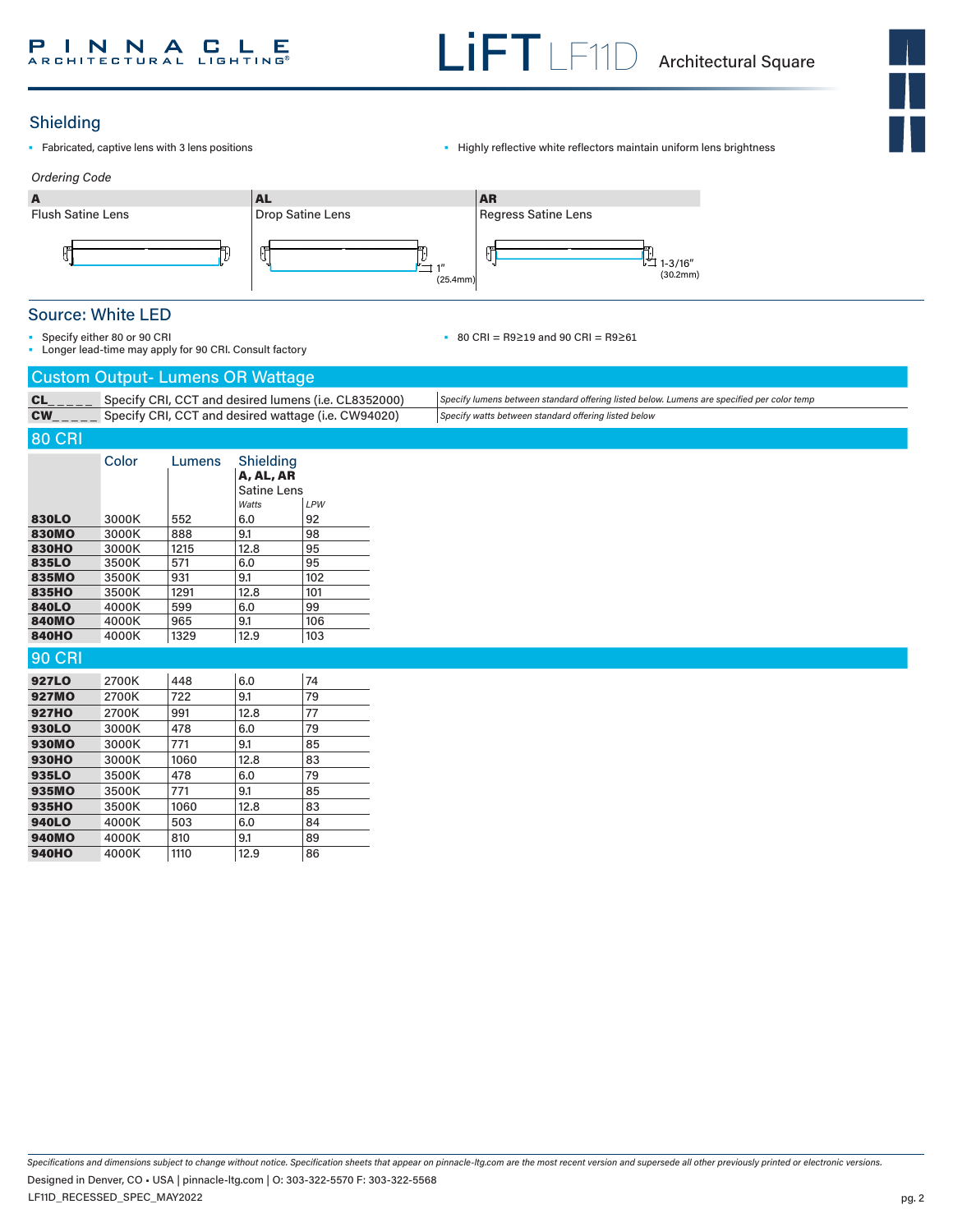

# Mounting

- LiFT 1x1 Recessed does not fit into standard 1' x 1' grid spacing, see installs for grid mounting details.
- Designed to install into acoustical grid and inaccessible ceilings<br>• Grid retention clins integral to bousing and require mechanical a Grid retention clips integral to housing and require mechanical attachment
- Tie off fixture to structure with retention wires
	- Maximum fixture weight is 12 lbs
	- Refer to installation instructions during installation at the job site

the space of the T-bar between the

fixtures.

• Approved for dry/damp location unless otherwise noted



fixture in the center of a tile. The grid ceiling flange (G) is for if you are making a pattern with LiFT and would want to mount this off center. The GF mounting option comes with a grid spanning bracket (as show to the side) that will hold the fixture in the center of the tile.



# Voltage

• Some LIFT configurations will not accommodate all voltage options; consult with factory

| U            | Universal |
|--------------|-----------|
|              | 120 volt  |
| $\mathbf{2}$ | 277 volt  |
| $\mathbf{3}$ | 347 volt  |

*Specifications and dimensions subject to change without notice. Specification sheets that appear on pinnacle-ltg.com are the most recent version and supersede all other previously printed or electronic versions.* LF11D\_RECESSED\_SPEC\_MAY2022 Designed in Denver, CO • USA | pinnacle-ltg.com | O: 303-322-5570 F: 303-322-5568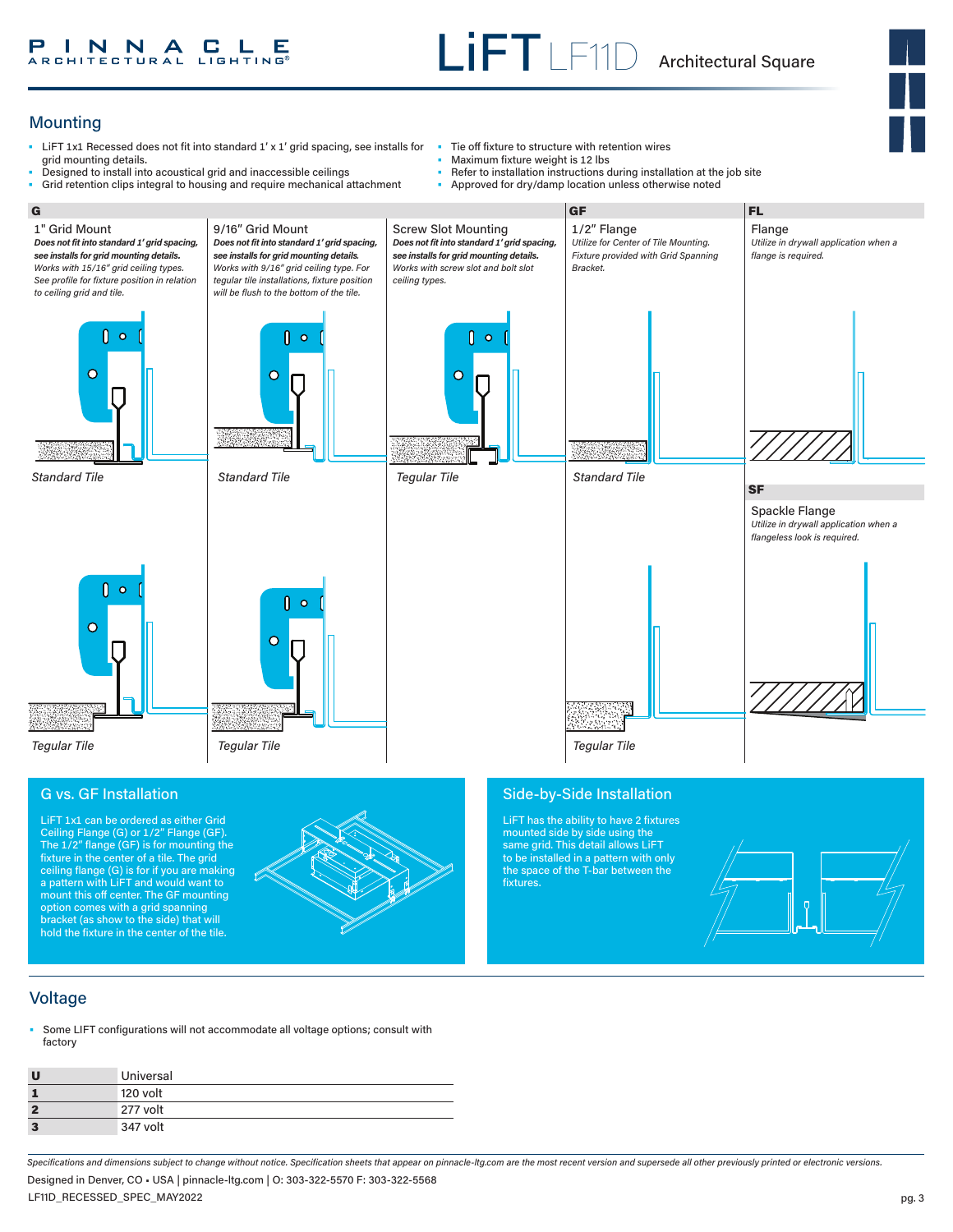Some LIFT configurations will not accommodate all driver options;

at pinnacle-ltg.com

consult with factory



### **Driver**

- Standard Driver Option = FSD
- Driver Lifetime: 50,000 hours at 25°C ambient operating conditions
- For more Driver options, see Pinnacle Resource Guide on downloads page

| 0-10V Drivers         |                                                           |
|-----------------------|-----------------------------------------------------------|
| <b>FSD</b>            | Factory Select Driver 1%, 0-10v                           |
| OL <sub>2</sub>       | Osram Optotronic, 1%, 0-10v                               |
| OL <sub>4</sub>       | Osram Optotronic 347v, 1% 0-10v, requires 347v option     |
| EE1                   | eldoLED ECOdrive 1%, 0-10y Logarithmic                    |
| EE <sub>2</sub>       | eldoLED ECOdrive 1%, 0-10y Linear                         |
| ES1                   | eldoLED SOLOdrive 0-10v, 0% Logarithmic                   |
| ES <sub>2</sub>       | eldoLED SOLOdrive 0-10v, 0% Linear                        |
| <b>DALI Drivers</b>   |                                                           |
| EE <sub>3</sub>       | eldoLED SOLOdrive .1%, DALI (logarithmic)                 |
| EE4                   | eldoLED SOLOdrive .1%, DALI (linear)                      |
| <b>Lutron Drivers</b> |                                                           |
| LH <sub>1</sub>       | Lutron Hi-lume Soft-on, Fade-to-black 1%, EcoSystem, LDE1 |
| LH4                   | Lutron Hi-Lume 1%, 2-wire, Lutron-LTEA2W, 120v only       |
|                       |                                                           |

# **Circuiting**

• Select fixture circuiting from options below<br>• Some LIFT configurations will not accomment

• Some LIFT configurations will not accommodate all circuiting options; consult with factory

|   | <b>Single Circuit</b>         |
|---|-------------------------------|
|   | <b>Emergency Circuit only</b> |
| N | Night Light Circuit only      |

# Battery & Emergency

- Select battery or emergency options if required
- Battery duration is 90 minutes
- Test button is integral

| 1IRC<br>lota 10w Remote<br>1PB<br>Bodine 10w Integral<br>1PRS<br>Bodine 7w Remote, Self Testing | $\bf{0}$ | No Battery |
|-------------------------------------------------------------------------------------------------|----------|------------|
|                                                                                                 |          |            |
|                                                                                                 |          |            |
|                                                                                                 |          |            |
| 1PRD<br>Bodine 10w Remote, Dual Flex                                                            |          |            |
| <b>FSG</b><br>Factory Select Automatic Load Control Relay (ALCR)                                |          |            |
| Emergency Transfer Switch (ETS) DR Emergency Control Device<br><b>GI</b>                        |          |            |
| <b>GB</b><br>Bodine GTD, Generator Transfer Device                                              |          |            |

• For more Battery options, see Pinnacle Resource Guide on downloads page at pinnacle-ltg.com

### For Approximate Battery Lumen Output

- Multiply battery wattage X fixture LPW shown on Lumen Table
- $\bullet$  10 (watts) x 92.3 (LPW) = 923 battery lumen output

Battery & Emergency Ordering Examples

- Single circuit, 10w integral battery **Ordering Code: 1-1PB**
- Emergency circuit only, 10w integral battery Ordering Code: E-1PB

# Finish

• Powder-coat white painted finish on exposed trim

• Selecting a fixture finish other than white may impact lumen output; consult factory for more information

| W         | White ( <i>white cord/white canopy</i> )           |
|-----------|----------------------------------------------------|
|           | Metallic Silver ( <i>grey cord/silver canopy</i> ) |
| <b>BL</b> | Textured Black (black cord/black canopy)           |
| <b>BR</b> | Bronze (white cord/bronze canopy)                  |
| GR        | Graphite ( <i>white cord/graphite canopy</i> )     |
| cc        | Custom Color (white cord/color match canopy)       |

*Specifications and dimensions subject to change without notice. Specification sheets that appear on pinnacle-ltg.com are the most recent version and supersede all other previously printed or electronic versions.*

LF11D\_RECESSED\_SPEC\_MAY2022 Designed in Denver, CO • USA | pinnacle-ltg.com | O: 303-322-5570 F: 303-322-5568